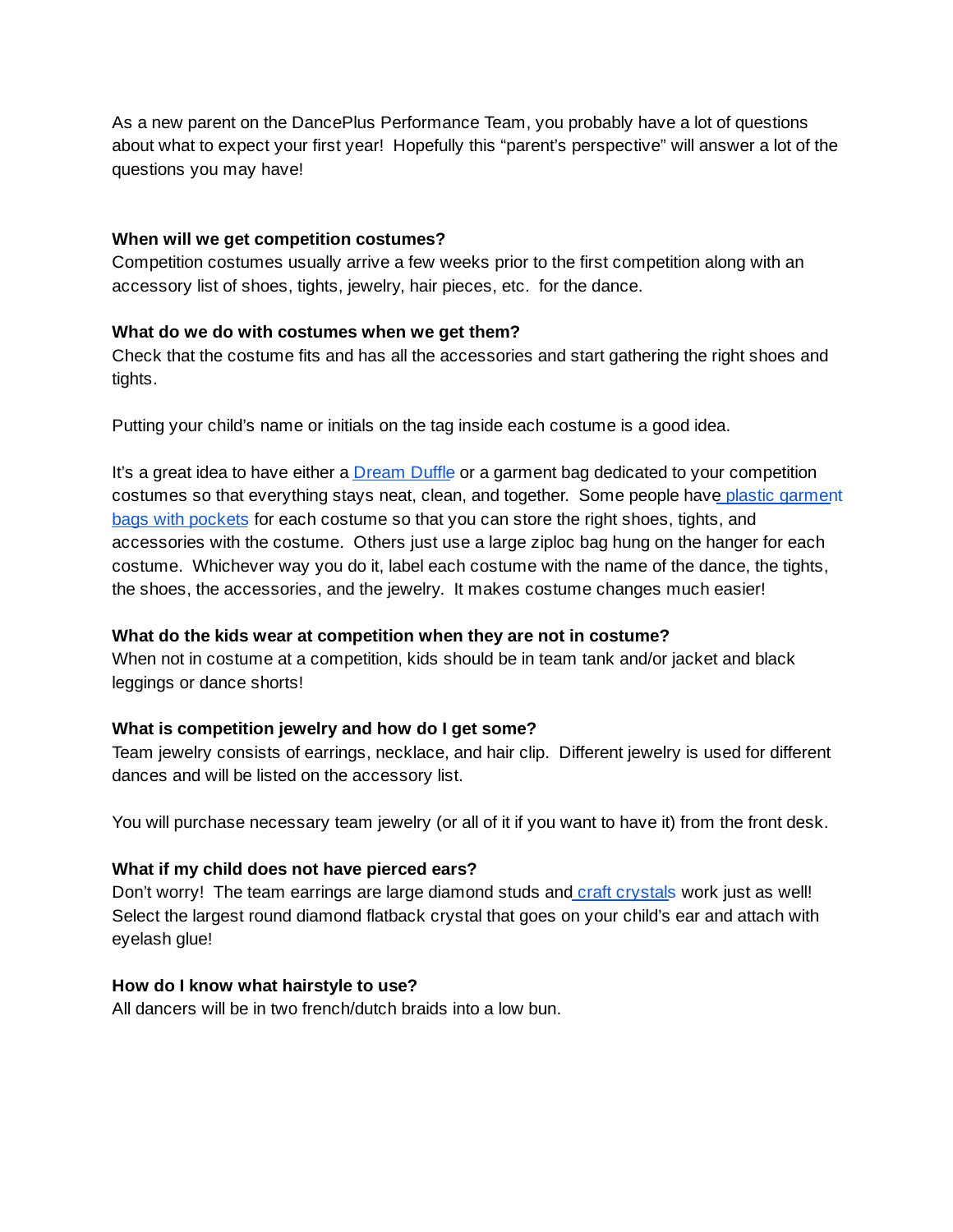#### **What kind of makeup do we need?**

A list of team makeup is provided each year before competition season. It rarely changes so you are usually good with the same products for a few years. A tutorial will be provided when you get the makeup list so you know how to apply it.

### **Where do I keep all of my hair and makeup stuff?**

You will want to keep all of your makeup, hair stuff, etc. in a [Caboodle.](https://www.amazon.com/s/?ie=UTF8&keywords=kaboodle&tag=googhydr-20&index=aps&hvadid=241634816043&hvpos=1t1&hvnetw=g&hvrand=14446614163791179267&hvpone=&hvptwo=&hvqmt=e&hvdev=c&hvdvcmdl=&hvlocint=&hvlocphy=1022009&hvtargid=kwd-540412903&ref=pd_sl_2oqjfkpcqh_e) You will get a great list of other things you might want to keep in your Kaboodle like liquid bandage, Tylenol, makeup remover, etc.

### **I am not good at hair and/or makeup!**

Your first try at hair and makeup might be scary! For both of you! Veteran moms can help but your real gold mine is the older girls! They love doing makeup and the little kids seem to be much more patient with them than with mom! Or you may find that doing hair and makeup before you leave the house is more peaceful. Either way… leave plenty of time to get it done until you are both pros! (By the way most of the kids can do their own competition makeup by age 11 so hang in there!)

## **When will I know when my child is competing?**

Competition schedules don't come out until a week before the competition. So you have to keep your whole weekend clear until you know! Sorry!

Another little note, there are sometimes ridiculously early or late performance times. Just breathe through it! The kids always do better than you would expect because they are so excited. We have all been there. We can help you through!

You will usually just get a schedule of DancePlus dances sent to you but you can buy a program of all the dances at the competition so you can follow along! They are usually about \$10.

### **When do I have to be at the competition?**

You will have to report to the competition at least 2 hours prior to your first dance, dressed with hair and makeup done. If you get delayed, call another parent or teacher or even the studio to let them know!

# **What happens when I get to the competition?**

Arriving at a competition venue for the first time can be a bit overwhelming! You can either find the team in the dressing room first or the teachers in the theater or hallways. Or you will probably just run into a kid roaming the halls in a DancePlus jacket who can get you settled!

Some competitions have dressing rooms by studio but others have multiple dressing rooms for everyone to use. It is a good idea to poke your head into each before you get set up so you can be with the rest of the team.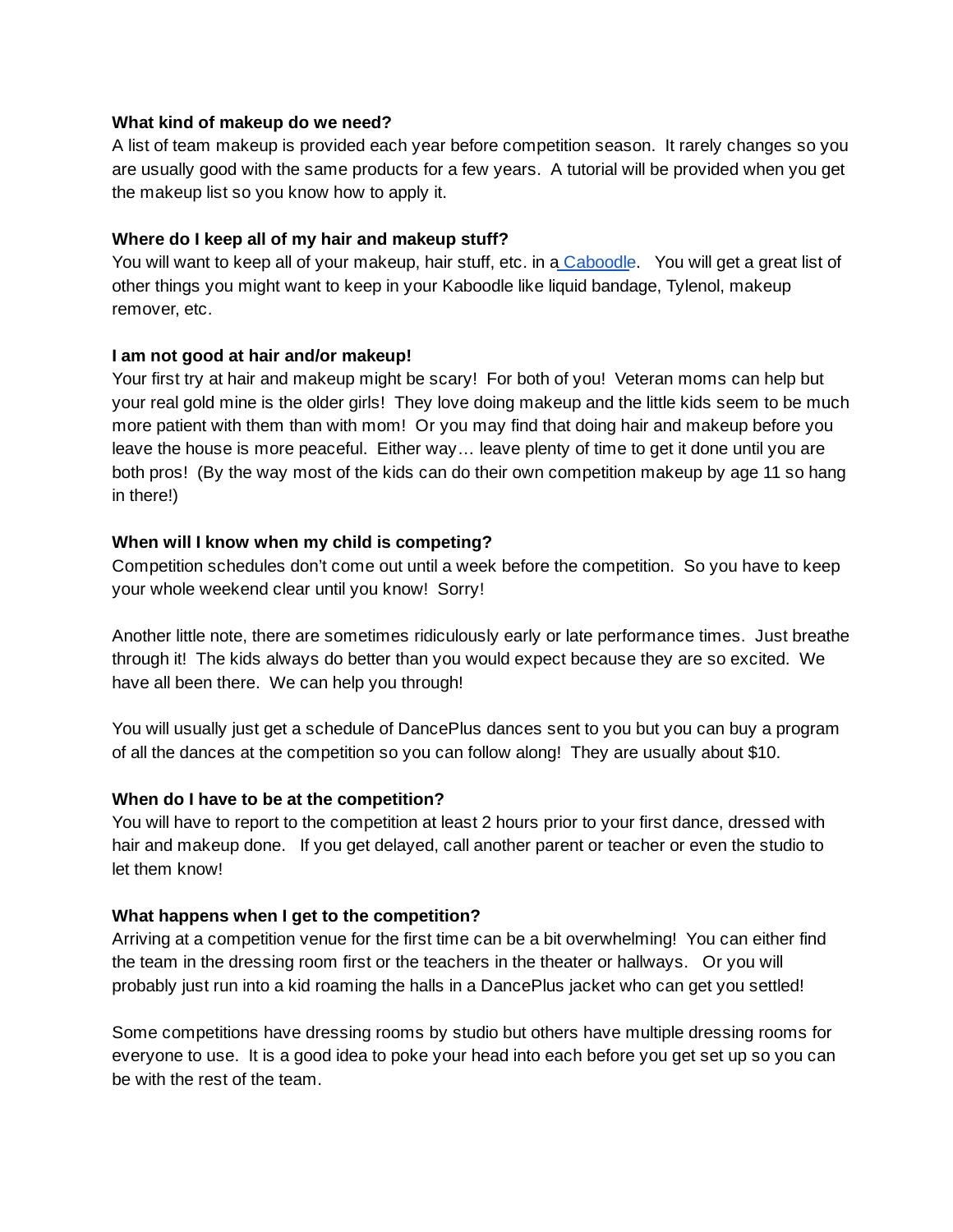Once you have found your tribe and checked in with your choreographer, it's time to dance!

### **What do I do with my child before and after she dances?**

When they are not dancing, the kids love to watch their teammates dance so head into the theater/ballroom to support the other kids. It can be a really long day for some of the kids but the longer they can stay to cheer on their teammates, the better experience for all!

The choreographer will grab the kids a bit before they need to go on. They will run their dance with them and give them a pep talk. They are in good hands so now is the time for you to get a seat to watch!

You will probably be worried that your kid is going to miss their dance but I promise you that the teachers and other kids in the dance always manage to get the whole group together! But when in doubt, sit in the theater with the others kids in your dance! Safety in numbers!

After you have enjoyed your kid's dance, you can meet them in the dressing room to congratulate them and help them get changed.

## **What's the deal with competition awards?**

Award ceremonies are spread throughout the day and cover a section of the dances (sometimes by age group and type of dance and sometimes just by AM/PM). It will be clear to you what awards ceremony your dance is in on the program.

When it is time for awards, all of the kids sit together on the stage in their team uniforms (or costume if they are dancing close to awards). The older ones make sure the little ones are okay! If your child is nervous (or you are!), I would suggest setting your child up with an older teammate a little before awards so they have a friend to help them get on the stage and find the team. Then agree to meet back in the dressing room after awards.

Each dance receives a "medal" (i.e gold, high gold, platinum) and for group dances there is one trophy for the team and each participant will get a ribbon or a pin or a bracelet. Most of the time the kids each get their ribbon, etc. while the group is sitting on the stage but if they don't get theirs, the extras make their way to the studio.

There is also a trophy party at the end of the season at DancePlus where the kids get to bring home a few of the trophies for their shelf!

The dancers in each dance decide amongst themselves who will go up to get the trophy at each competition. The little kid's choreographer helps them do pick this and some will end up getting the trophy for Production if there are more kids in the group dance than competitions! Getting up to get the trophy is a big deal among the littles and everyone does their best to make sure each of them has a chance!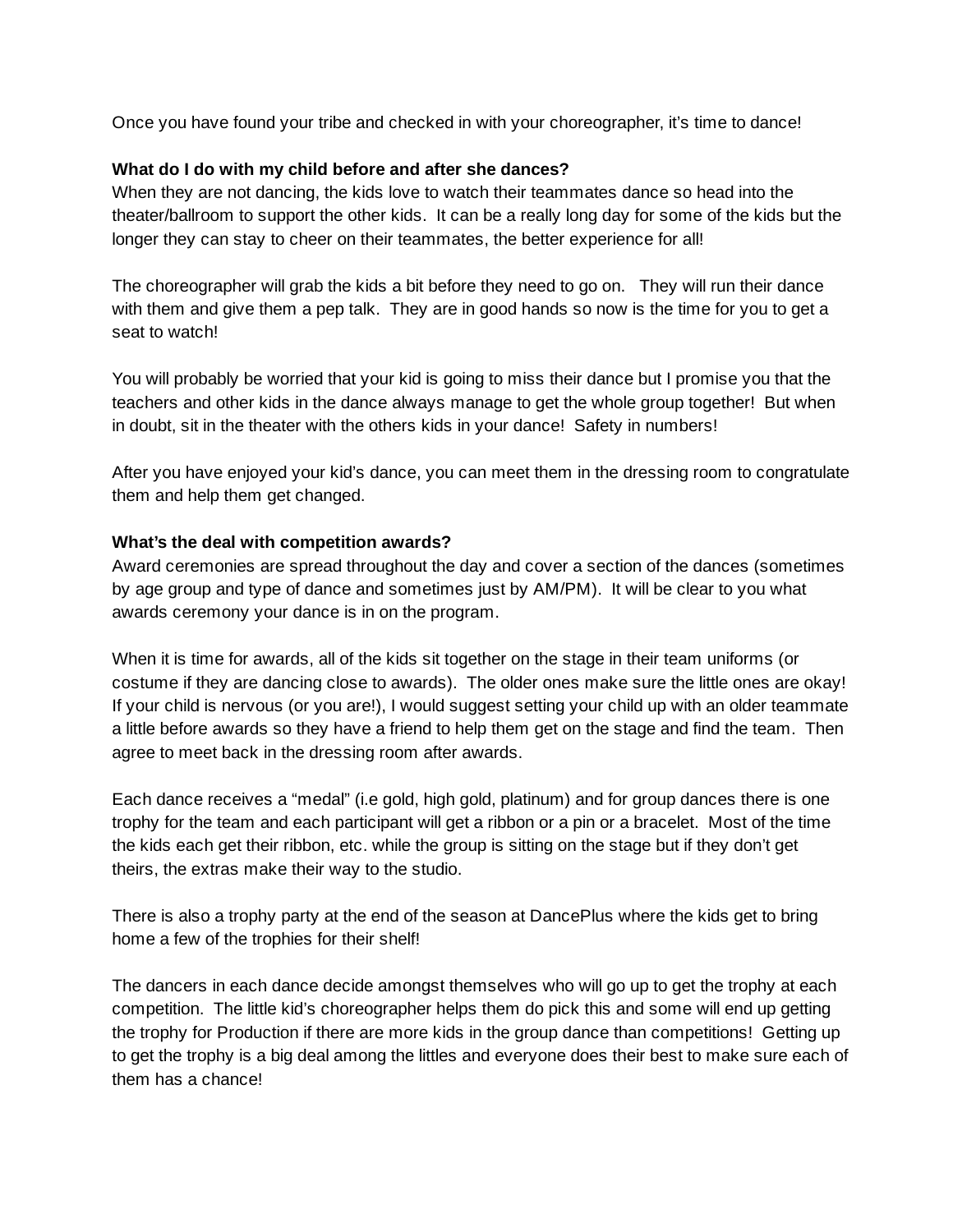After the "medals" there is often a top ten by age, etc. A winning group will often be asked to come to the center of the stage. The older DancePlus kids will help the littles if they don't know what to do. But they catch on pretty quick!

### **Can I take pictures at competition?**

Most venues don't allow you to record or take photos but they sell them for you to buy. Just look for the kiosk near where you bought your program!

There are usually packages for the video and all the photos and sometimes groups will organize amongst themselves to buy the dance and then share the media.

### **Do we stay in hotels for competition?**

Two of the competitions are held in hotels and people tend to like to stay over both for the ease of logistics and for the social fun! Some people have been known to stay at hotels near the school venues but they are typically close enough to easily drive back and forth.

If you want to stay at the hotels the competitions are held at, make your hotel reservations early and let them know you want the competition rate.

Be sure to check your reservation as soon as you get the competition schedule in case you decide you do not need to stay one of the nights or even at all! Some hotels require you to cancel a few days in advance!

Both hotels have pools, so bring a swimsuit! Also for hotel competitions, flip flops or slippers are a great idea for running between hotel room and dressing room!

At the Access Broadway competition in January, the kids all make posters for their hotel room doors and then go around the hotel on breaks or after hours to sign each other's posters. The posters usually include the kid's name, some dance photos, and any fabulous decor they like. And don't forget the tape to put it up!

### **What do we eat at competitions?**

For competitions at the hotels there are restaurants in the hotel and restaurants and takeout places nearby.

For competitions at schools there may or may not be food on site so bring food or be prepared to order out.

For all competitions, non-messy snacks and water are a must!